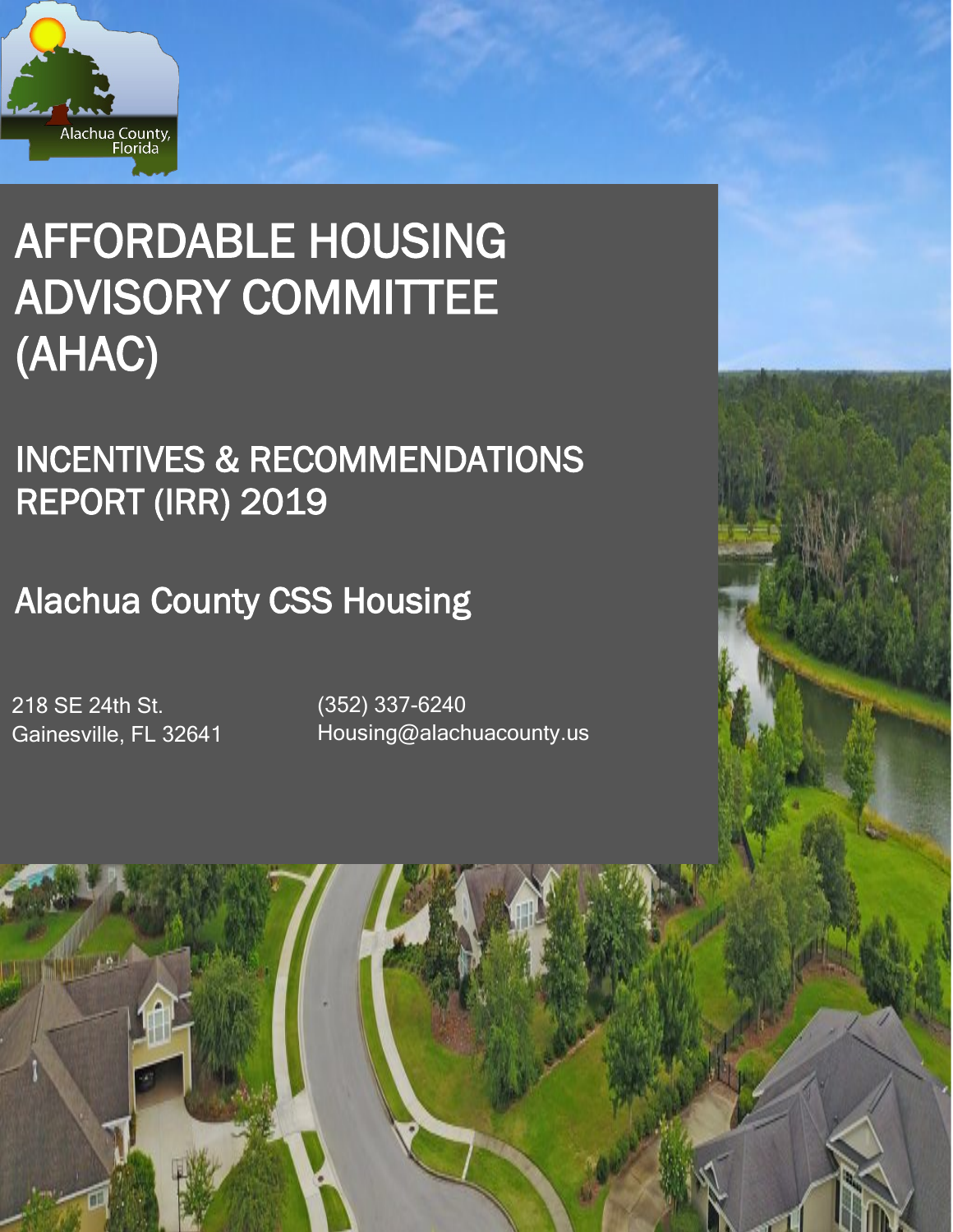## **Six (6) AHAC IRR Meetings**

**April 11, 2019 at 5:30 PM Alachua County Community Support Services Thomas Coward Auditorium 224 SE 24th St. Gainesville, FL 32641**

Nine (9) attendees.

**April 24, 2019 at 5:30 PM Archer Community Center 16671 SW 137th Ave. Archer, FL 32618**

Four (4) attendees.

**May 7, 2019 at 5:30 PM High Springs Old School Museum, Santa Fe Room 23760 NW 187th Ave., High Springs, FL 32643**

Ten (10) attendees.

**May 16, 2019 at 5:30 PM Hawthorne Community Center 6700 SE 221st St. Hawthorne, FL 32640**

Six (6) attendees.

**May 23, 2019 at 5:30 PM Micanopy Town Hall 706 NE 1st St NE Cholokka Blvd, Micanopy, FL 32667**

Six (6) attendees.

**October 24, 2019 at 5:30 PM Alachua County Community Support Services Thomas Coward Auditorium 224 SE 24th St. Gainesville, FL 32641**

Ten (10) attendees.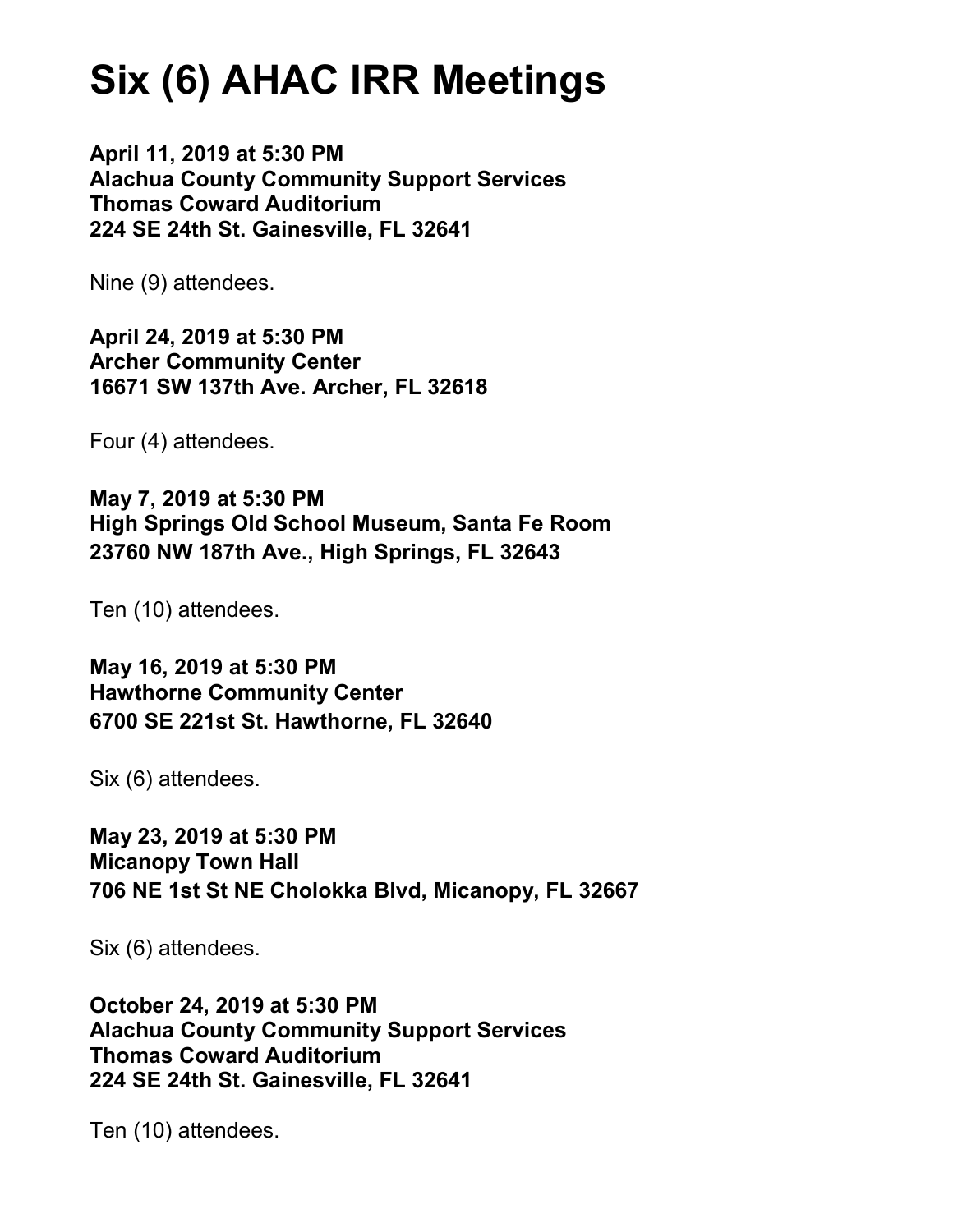## **AHAC INCENTIVE RECOMMENDATIONS**

## **A. EXPEDITED PERMITTING:**

The processing of approvals of development orders or permits for affordable housing projects is expedited to a greater degree than other projects, as provided in s. [163.3177\(](http://www.leg.state.fl.us/Statutes/index.cfm?App_mode=Display_Statute&Search_String=&URL=0100-0199/0163/Sections/0163.3177.html)6)(f)3.

## **Existing Strategy:**

Permits as defined in s. 163.3177(6)(f)(3) for affordable housing projects are expedited to a greater degree than other projects. Expedited building permitting is available for affordable housing, as detailed in Sec. 402.03.5 of the Alachua County Unified Land Development Code (ULDC). This applies to permits for housing units funded by affordable housing programs such as CDBG, SHIP, Housing Tax Credit Programs, and more. Qualification is verified by the Alachua County Housing Programs Office. The building permit is then processed within six (6) business days from the day the permit application is found sufficient and complete.

**AHAC Recommendation:** Keep the existing strategy.

## **B. MODIFICATION OF IMPACT FEES:**

The modification of impact-fee requirements, including reduction or waiver of fees and alternative methods of fee payment for affordable housing.

## **Existing Strategy:**

The County previously provided General Revenue Funding to offset the cost of impact fees for affordable housing units. For reasons of budgetary considerations and lack of effectiveness as a means of achieving affordable housing, the County recently decided not to pursue this strategy.

**AHAC Recommendation:** Keep the existing strategy.

## **C. FLEXIBLE DENSITIES:**

The allowance of flexibility in densities for affordable housing.

## **Existing Strategy:**

The Unified Land Development Code, Chapter 404. Article II, includes provisions to allow single family attached units by right in residential zoning districts without restricting the number of units in a row that may be attached. Homes in Cottage Neighborhoods may be within single unit, duplex, or triplex buildings.

**AHAC Recommendation:** Keep the existing strategy.

## **D. RESERVATION OF INFRASTRUCTURE CAPACITY:**

The reservation of infrastructure capacity for housing for very-low-income persons, lowincome persons, and moderate-income persons.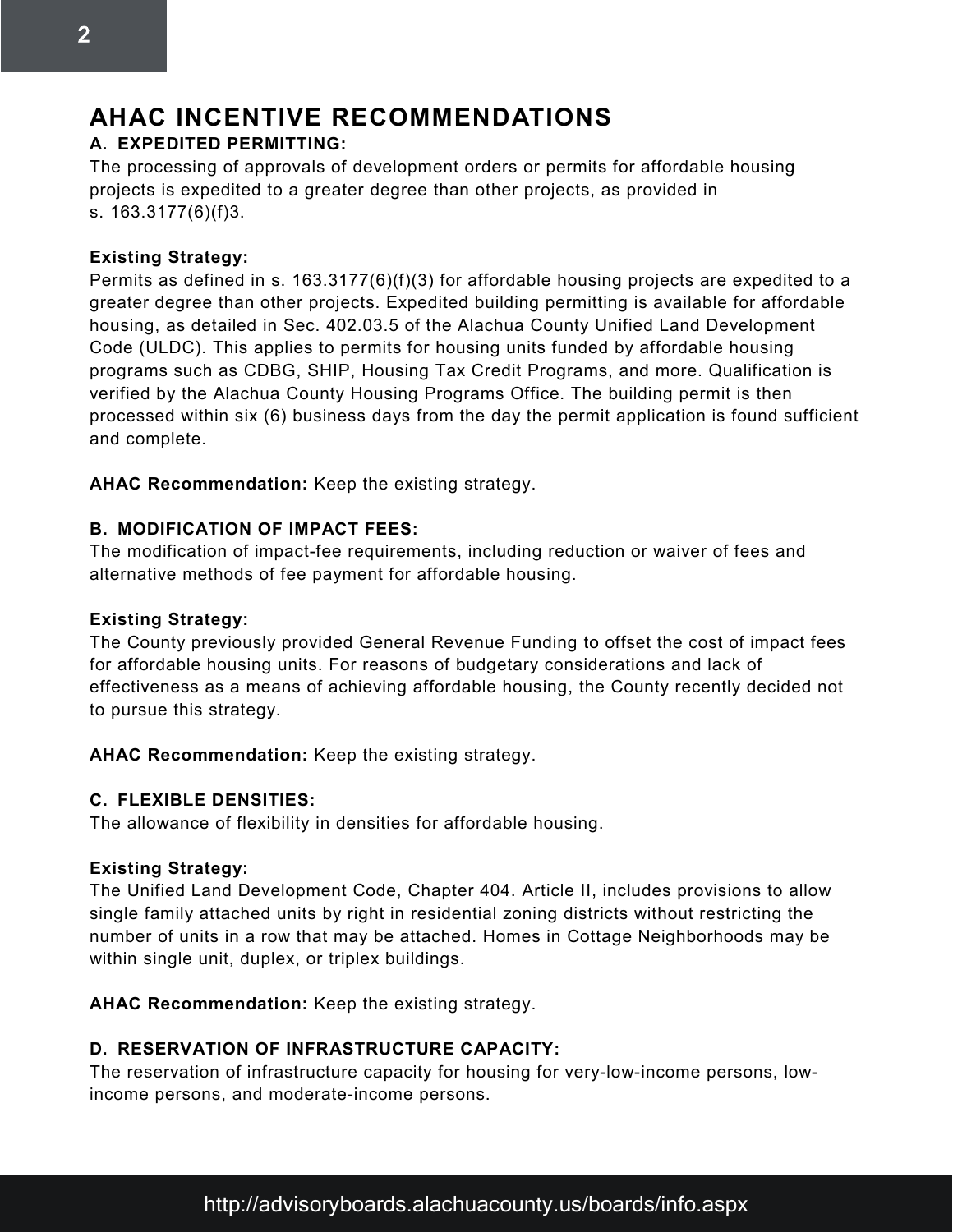#### **Existing Strategy:**

The Unified Land Development Code, Sec. 407.121(b), provides that a preliminary certificate of level of service compliance (CLSC) may be issued for affordable housing developments for time periods established by the phasing schedule of the project's approved preliminary development plan. Reservation of public school capacity associated with this provision can be made through a development agreement between the developer, county, and the school board in accordance with the Interlocal Agreement for Public School Facility Planning.

**AHAC Recommendation:** Keep the existing strategy.

## **E. ALLOWANCE FOR ACCESSORY DWELLING UNITS:**

The allowance of affordable accessory residential units in residential zoning districts.

## **Existing Strategy:**

The Unified Land Development Code, Sec. 404.24, provides that in the A, RE, RE-1, R-1aa, R-1a, R-1b, and R-1c districts, located within the rural/agriculture, estate residential, low density, or medium density residential land use designations, a single accessory dwelling unit is allowed as an accessory use to a principal structure, without being included in gross residential density calculations. All accessory dwelling units must comply with standards such as owner-occupancy, size, access, etc., as identified in Sec. 404.24.

**AHAC Recommendation:** Keep the existing strategy.

## **F. REDUCTION OF PARKING AND SETBACK REQUIREMENTS:**

The reduction of parking and setback requirements for affordable housing.

## **Existing Strategy:**

The Unified Land Development Code, Sec. 407.17, allows a reduction in the number of required parking spaces for a mixed use project or for uses which are located adjacent to one another and have different peak parking demands and operating hours. Sec. 407.18 provides for reductions in the required number of off-street parking spaces through documentation of reduced parking demand. Reduction in setback requirements for zero lot line housing is noted below under "allowance of flexible lot configurations, including zero lot line configurations, for affordable housing".

**AHAC Recommendation:** Keep the existing strategy.

## **G. FLEXIBLE LOT CONFIGURATIONS:**

The allowance of flexible lot configurations, including zero-lot-line configurations for affordable housing.

## **Existing Strategy:**

The Unified Land Development Code, Chapter 403. Article III, implements density-based zoning districts that allow for flexible lot sizes and better utilization of densities allowed within land uses. Chapter 404. Article II includes provisions to allow mixed unit types by right (single family detached units and single family attached units) in residential zoning districts, allowing for more density and a greater range of unit prices. This in turn creates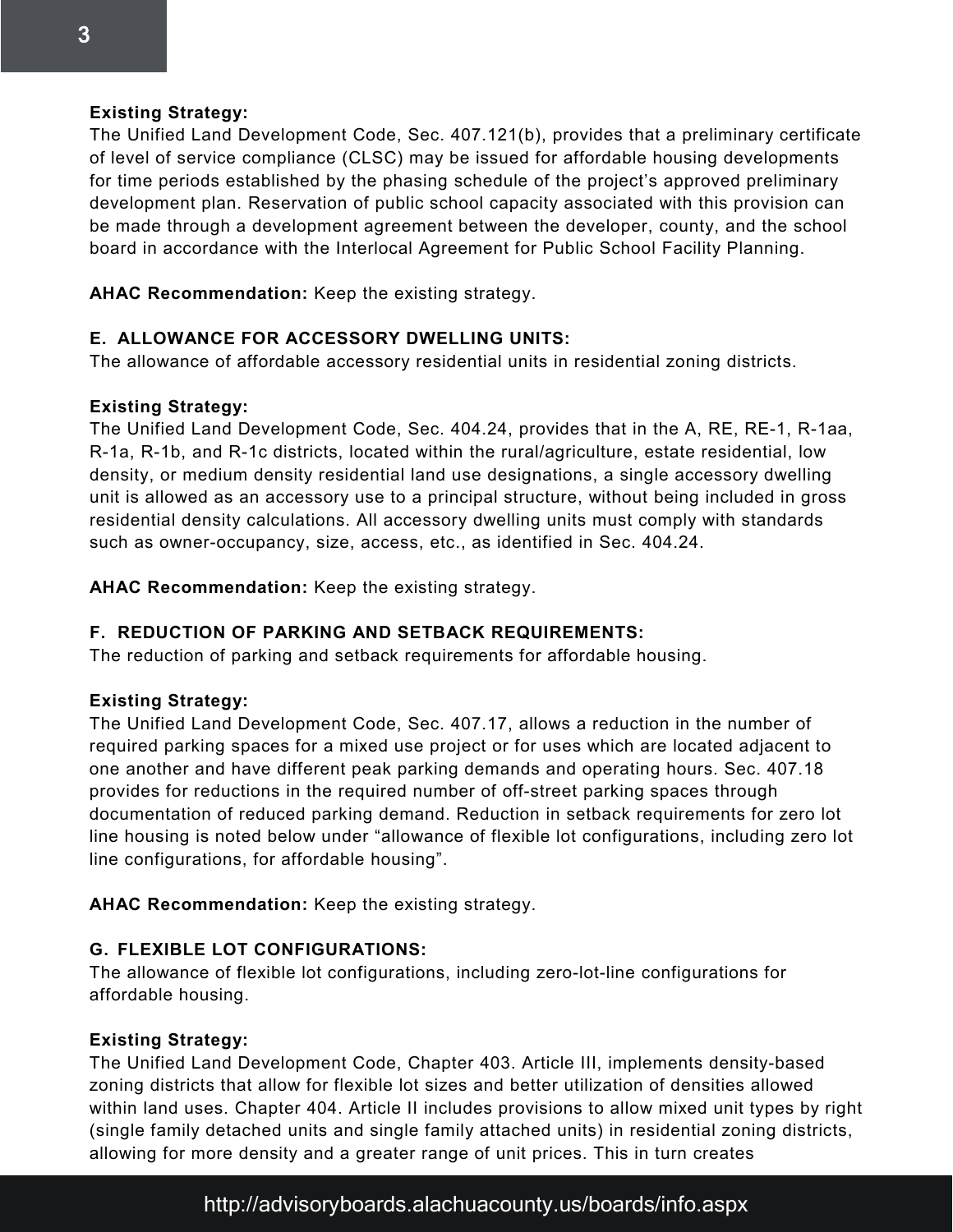opportunities to include affordable housing units in market rate developments. Sec. 403.07 and Sec. 407.67 allow for zero lot line units in single family districts and in Traditional Neighborhood Developments and Transit Oriented Developments. Minimum side setbacks do not apply to zero lot line developments provided the building spacing requirements of the Florida Building Code are met.

Future Land Use Element Objective 1.8 in the Comprehensive Plan and ULDC Chapter 407. Article XVI provides for Cottage Neighborhoods intended in part to promote diverse and high quality infill development within the Urban Cluster and a variety of housing types and sizes in the community that meet the needs of households with a diversity of incomes. Cottage neighborhoods may be on lots as small as one acre, with a minimum of four homes and a maximum of 15 homes allowed around any common green, and may be incorporated within larger residential subdivisions. These neighborhoods provide for more efficient use of land through density bonuses of two times the maximum units per acre of the zoning district designation. Homes in Cottage Neighborhoods may be located on individually platted lots or on a common ownership lot, and may be within single unit, duplex, or triplex buildings. Setbacks are applied from the overall property boundaries rather than from individual lots.

**AHAC Recommendation:** Keep the existing strategy.

## **H. THE MODIFICATION OF STREET REQUIREMENTS FOR AFFORDABLE HOUSING:**

The modification of street requirements potentially provides more parking options while reducing development, housing, and parking costs.

## **Existing Strategy:**

The modification of street requirements for affordable housing allows the option of common parking lots rather than private roads, drives, or alleys accessing individual homes, potentially reducing development and housing costs.

**AHAC Recommendation:** Keep the existing strategy.

## **I. ONGOING REVIEW PROCESS:**

The establishment of a process by which a local government considers, before adoption, policies, procedures, ordinances, regulations, or plan provisions that increase the cost of housing.

## **Existing Strategy:**

An ongoing process for review of local policies, ordinances, regulations and plan provisions that increase the cost of housing prior to their adoption.

Provide a description of the procedures used to implement this strategy:

The County provides for review of local policies, ordinances, regulations, and

comprehensive plan provisions which significantly increase the cost of housing. Published notices of public hearings for comprehensive plan amendments, proposed new land development regulations, and rezoning help to invite public comment on the impact on the cost of housing.

Staff analysis is required for any comprehensive plan amendments or land development regulation text amendments, prior to adoption, to evaluate the impact(s) on the cost of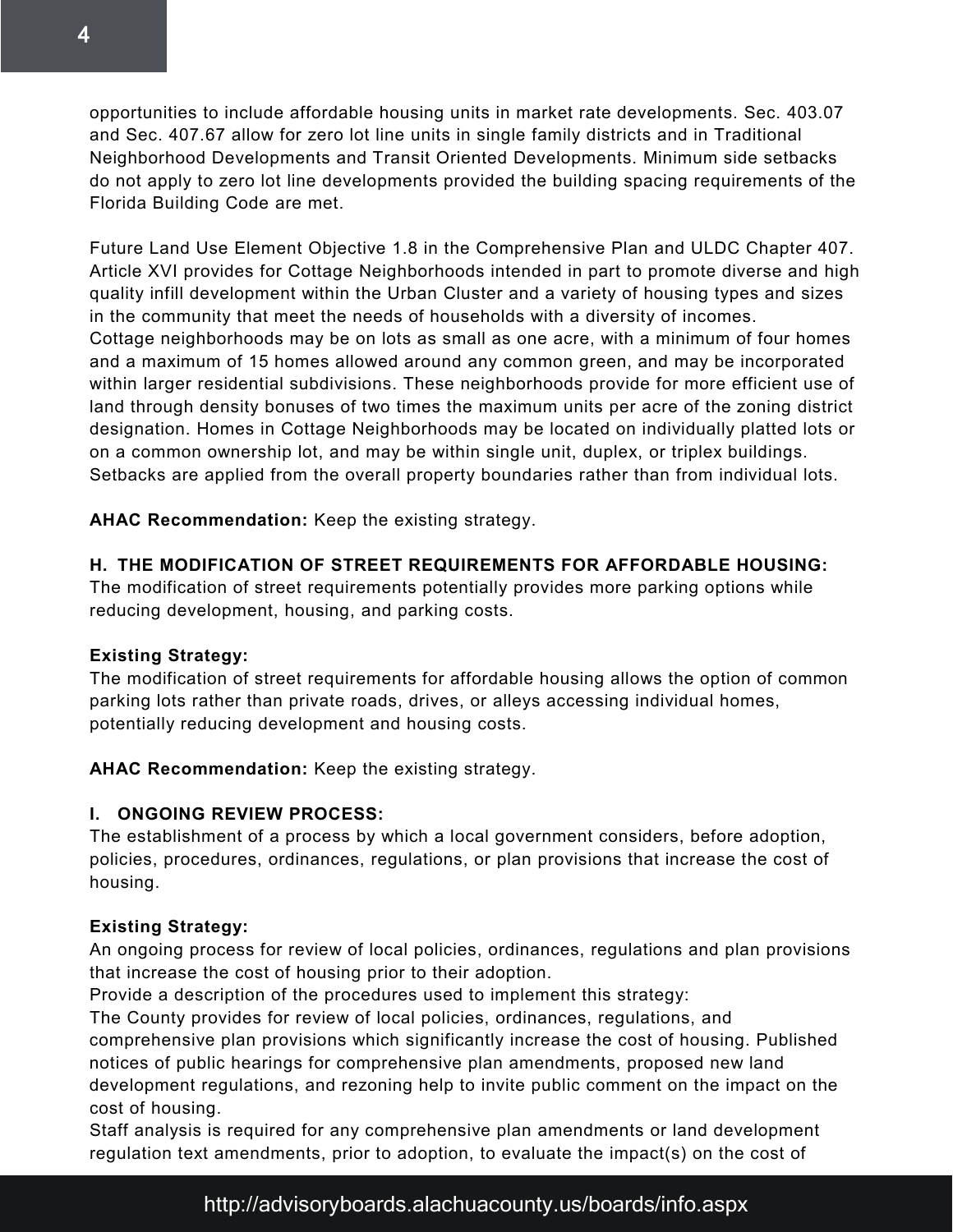housing, and to incorporate the findings in the staff report. This is implemented by Sec. 402.05(a) 17, ULDC.

**AHAC Recommendation:** Keep the existing strategy.

#### **J. ESCHEATED PROPERTIES:**

The preparation of a printed inventory of locally owned public lands suitable for affordable housing.

#### **Existing Strategy:**

Florida Statutes, Sec. 125.379, requires each county to prepare an inventory list every 3 years of all county-owned lands within its jurisdiction that is appropriate for use as affordable housing. The list is then reviewed and adopted by resolution at a public hearing. Housing Element Policy 1.1.8 in the Comprehensive Plan states that Alachua County will review surplus land in its possession for suitability for sale or donation to organizations which propose to develop affordable housing projects. An updated inventory list will be prepared and submitted in 2019.

**AHAC Recommendation:** Keep the existing strategy.

#### **K. TRANSPORTATION DEVELOPMENT AND GROWTH:**

The support of development near transportation hubs and major employment centers and mixed-use developments.

#### **Existing Strategy:**

The Alachua County Comprehensive Plan provides for mixed-use, pedestrian- and bicyclefriendly communities in higher densities and intensities that are transit supportive and reduce the need to rely on a motor vehicle for mobility. These are provided for in Activity Centers designated by the Comprehensive Plan, and in Transit Oriented Developments (TODs) and Traditional Neighborhood Developments (TNDs) in areas designated for urban residential development. To increase the variety of housing opportunities within walking distance of existing or future commercial and employment areas, residential uses in Activity Centers are allowable as part of mixed use development in non-residential Future Land Use designations. A range of housing options are allowed in these developments, to provide opportunities for residents of various income levels to reside within the same community. Comprehensive Plan provides for mixed-use, pedestrian- to provide opportunities for residents of various income levels to reside within the same community.

**AHAC Recommendation:** Keep the existing strategy.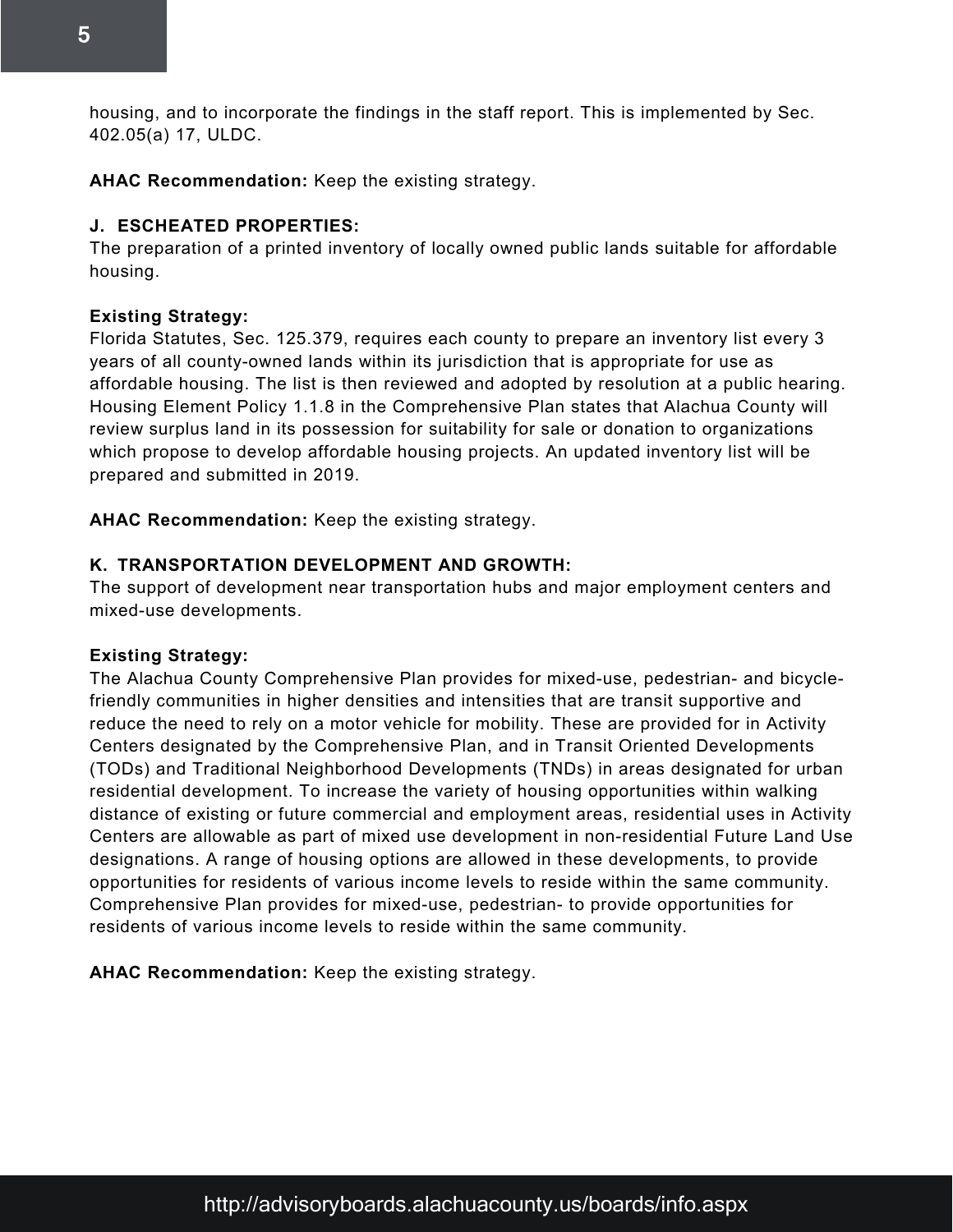## **PUBLIC COMMENTS**

#### **A. GENERAL**

- Promote Cottage Neighborhoods.
- Housing demand is increasing, which makes all costs increase bad time for affordable housing.

## **B. OUTREACH TO SMALLER DEVELOPERS**

- Create a Not-For-Profit Developer University to teach them about budgets, underwriting, etc.
- Provide resources for smaller developers.
- List of trustworthy contractors and/or tradespeople.
- List of trustworthy landlords or resources to find landlords.
- "The County could develop a list of workers, painters, drywall installers, renovators, etc. to help in refurbishing the houses. Example: I have had to figure out painters, drywall guys, AND tree TRIMMERS THAT I can afford. Perhaps the county could provide such workers who are working on workforce housing."

## **C. VACANT/ESCHEATED PROPERTIES**

- Offer a "Finder's Fee" of maybe \$150 for any house that is vacant, abandoned, etc. that a person makes known to the county which ultimately can be converted into workforce housing. It is hard to know who to approach to offer to buy vacant property. I could see that the house was abandoned, but had no person to contact to express interest in buying it. Perhaps the county could help in that.
- "Establish someone in the county who aggressively follows up such leads and investigates empty houses for possible sale/repair/rental. I found the two houses I bought by driving around and seeing houses that were empty. Also, I have a friend who is a realtor who tells me when a house comes on the MLS, especially when the house is in the east side of town and is priced in a way that I might purchase and rehab."
- Financial support of investors willing to rehab houses for workforce housing should be an ongoing support of the County. The amount of money could be relatively small to aid in housing rehab.

## **D. COSTS/DEVELOPMENT**

- Cost to develop in Alachua County is too expensive.
- "There are no incentives to build nice, expensive, homes in less nice neighborhoods or parts of the county.
- Larger homes equal larger profit and less restrictions.
- "The government has helped subsidize subdivisions."
- Urban service boundary imposes on building more units.
- Tree replacement/replanting requirements too expensive to work for affordable housing.
- Mitigations required are too strict.